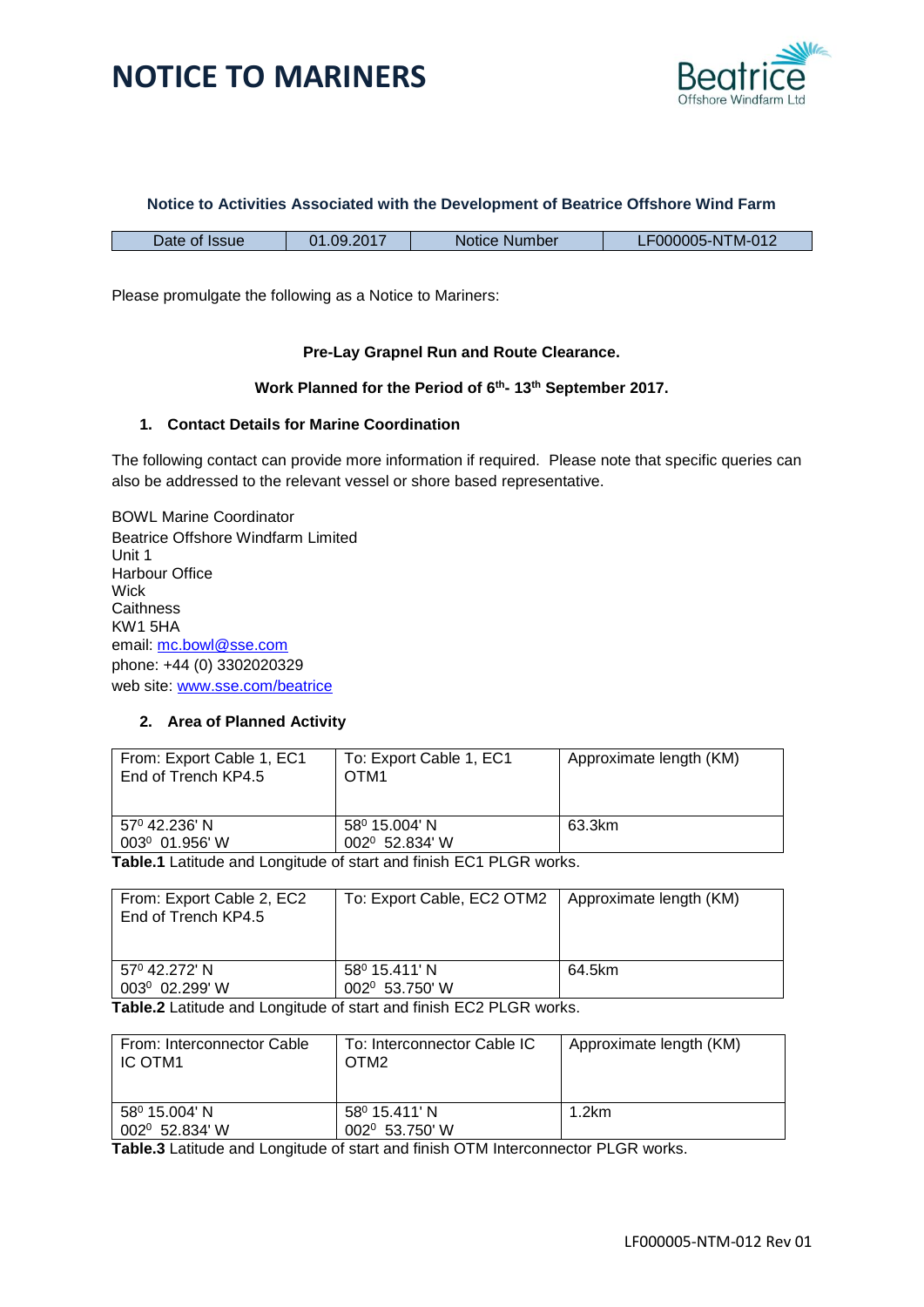



**Fig 1.** BOWL Export Cable routes Portgordon landfall to OTM's.



**Fig 2.** BOWL Export Cable routes inside construction site (in Blue)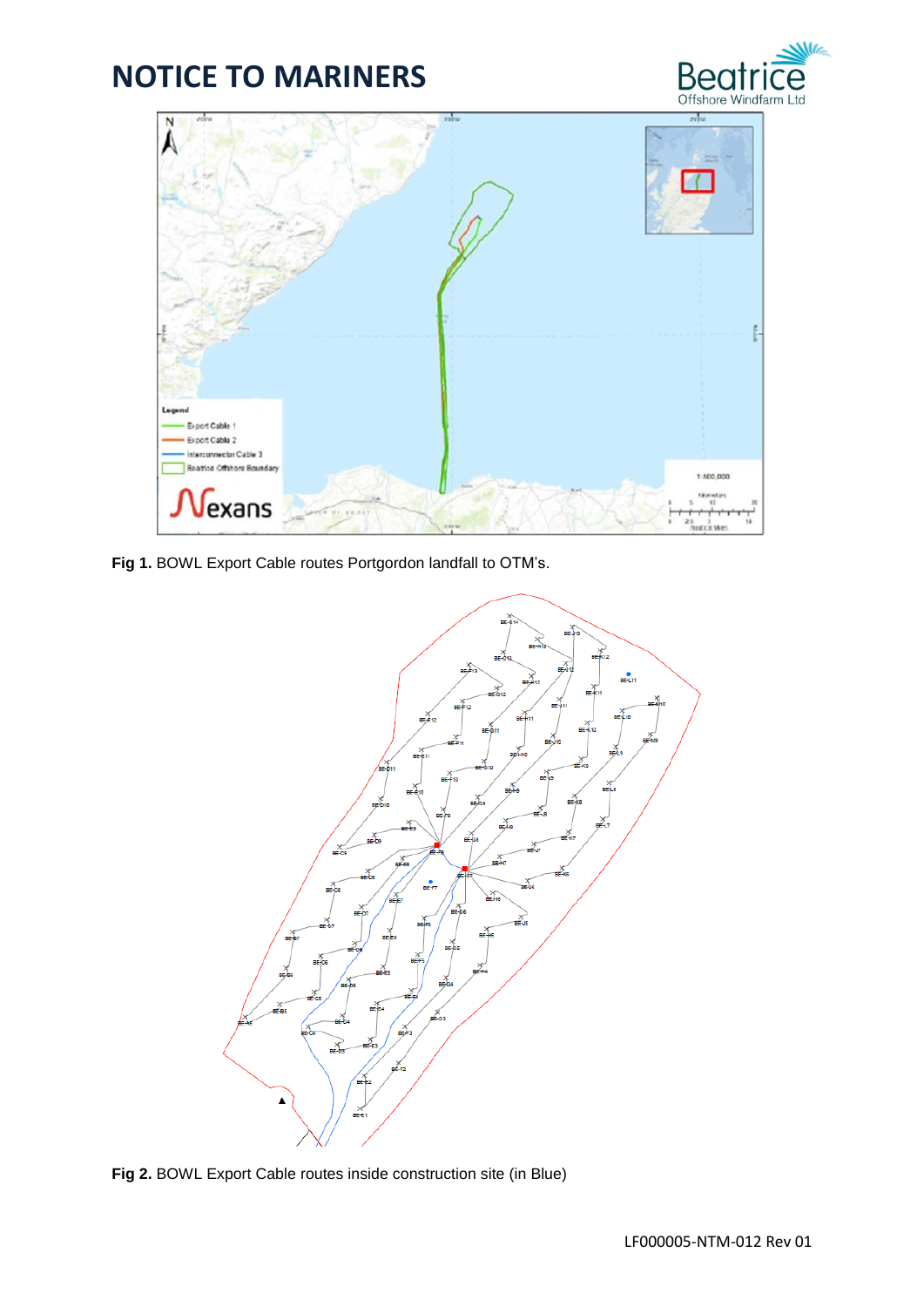

### **3. Vessels Associated with the Activity**

| <b>Blue Castor</b>                         |                                   |  |  |  |
|--------------------------------------------|-----------------------------------|--|--|--|
| <b>General Description and Dimensions:</b> | $46.02m \times 7.95m \times 5.6m$ |  |  |  |
| <b>Call Sign:</b>                          | OUKR <sub>2</sub>                 |  |  |  |
| <b>MMSI:</b>                               | 220294000                         |  |  |  |
|                                            | Rob Brown                         |  |  |  |
| <b>Onshore Representative:</b>             | E-mail: rob.brown@nexans.com      |  |  |  |



**Fig.3** Blue Castor

#### **4. Activity Description**

#### **Pre-Lay Grapnel Run and Route Clearance procedure**

Pre-Lay Grapnel Run (PLGR) will be carried by the vessel Blue Castor, to a minimum 0.5 m depth into the seabed, along the centreline of the export (EC1and EC2) and Interconnector (IC) cable routes, a total of approximately 129 km PLGR.

PLGR is to be performed where new power cable will be protected by jetting. This is to ensure that the burial area is clear of debris. The operation has the aim of clearing any debris (such as discarded rope or fishing nets) from the route, to prevent damage to the jetting tool, or any hindrance to the burial.

A grapnel designed to hook surface debris such as fish nets, wires and ropes will be used as a minimum. Where any significant debris is recovered a second run will be performed with at least 100m overlap over the same area to ensure no additional debris remains.

A diagram of the grapnels and arrangement is shown below. There is no weak link in this rigging.

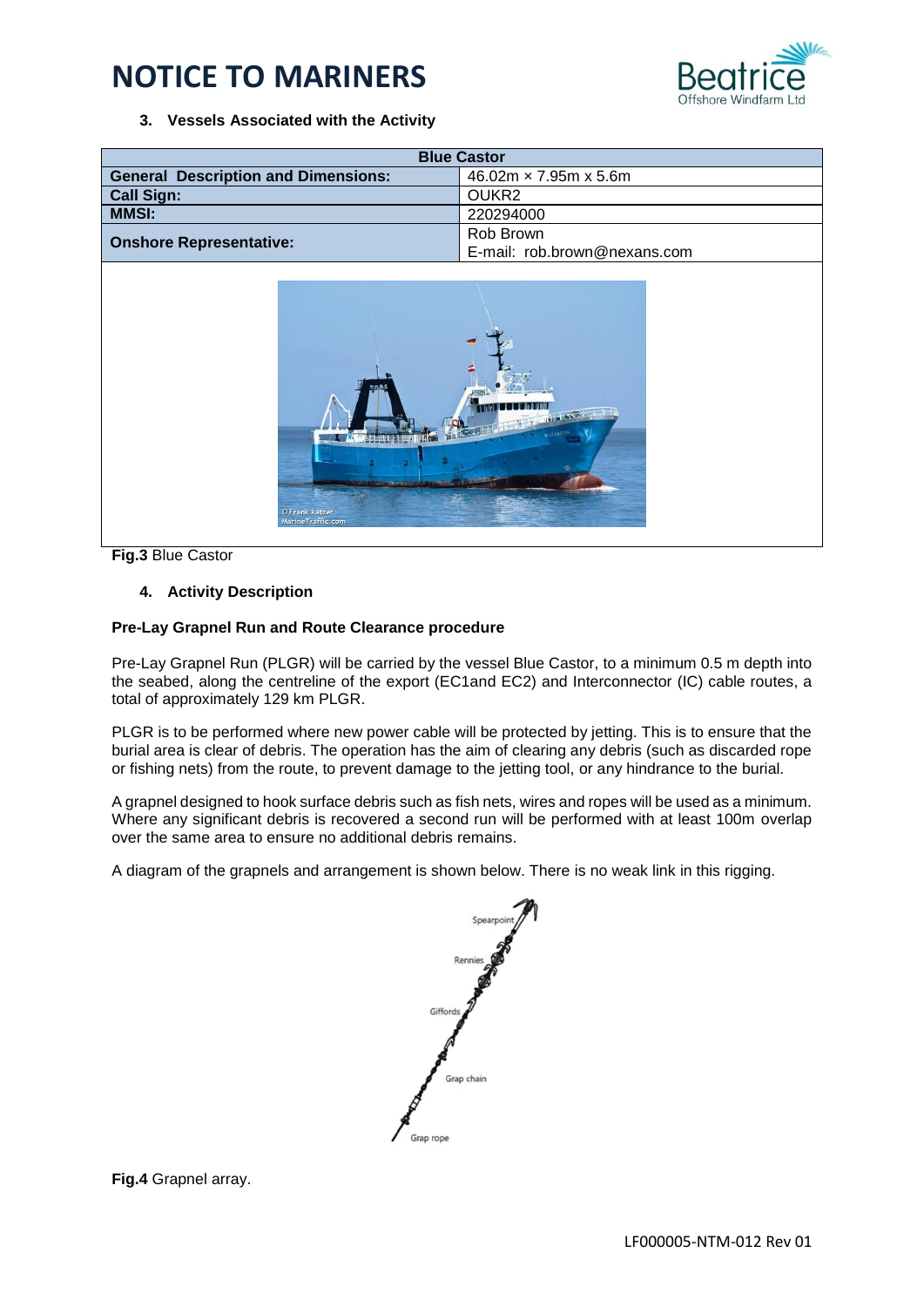

The method is to deploy the grapnel array and pay out a towing line to the appropriate length relative to the water depth. The towing line is passed over a sensitive load cell, which is monitored continuously both visually and recorded by the online computer. Changes in recorded tension may indicate that debris has been encountered. The grapnel is recovered and any debris cleared and retained on board. The grapnel array is then redeployed with an overlap of at least 100 meters. It shall be noted that these operations cannot guarantee that all seabed debris will be removed from the route. Should any significant sub-surface debris be determined then a minor deviation from planned route may be considered.

During the UXO-survey some possible UXOs have been detected along the cable routes. The PLGR will follow the cable route centre lines and avoid any possible UXO target by at least 10 meters.

## **5. General Safety Advice**

All vessels engaged in the construction activity will exhibit appropriate lights and shapes prescribed by the International Regulations for Preventing Collisions at Sea; relative to their operations. All vessels engaged in the activity will also transmit an Automatic Identification System (AIS) message.

## **Use of Safety Zones within the Beatrice Offshore Windfarm Construction Area**

The Secretary of State for Business, Energy and Industrial Strategy (BEIS) has approved the use of safety zones under the *Energy Act 2004* for the installation of wind turbines and offshore transformer module foundations/substructures within the Beatrice Offshore Windfarm. The approval was granted on the 17th March 2017.

The Secretary of State has declared safety zones under the following terms:

## **During Construction**

- 500 metres radius around each wind turbine, offshore transformer module and/or their substructures and foundations comprising the Beatrice Offshore Wind Farm whilst work is being performed as indicated by the presence of construction vessels.
- (It is noted that the 500 metre safety zones will roll with the installation activity with no more than two construction vessels working at any one time. Vessels are advised that anchors associated with the construction vessels may extend outside of the 500 metre safety zone.)
- A 50 metres radius around each wind turbine, offshore transformer module and/or their substructure and foundations installed but waiting to be commissioned as part of the Beatrice Offshore Wind Farm.
- Positions of foundations installed will be promulgated within the Weekly Notice of Operations.

Only vessels associated with the Beatrice Offshore Wind Farm construction may enter statutory safety zones with prior permission.

The duty Guard Vessels and Marine Coordination centre will be responsible for monitoring and policing the safety zones; and can be contacted directly for advice.

Further information on the application of safety zones can be obtained from the Marine Coordinator.

Users are advised to keep clear of construction activities, including safety zones, within the Beatrice Offshore Windfarm construction area in line with Marine Guidance Note 372.